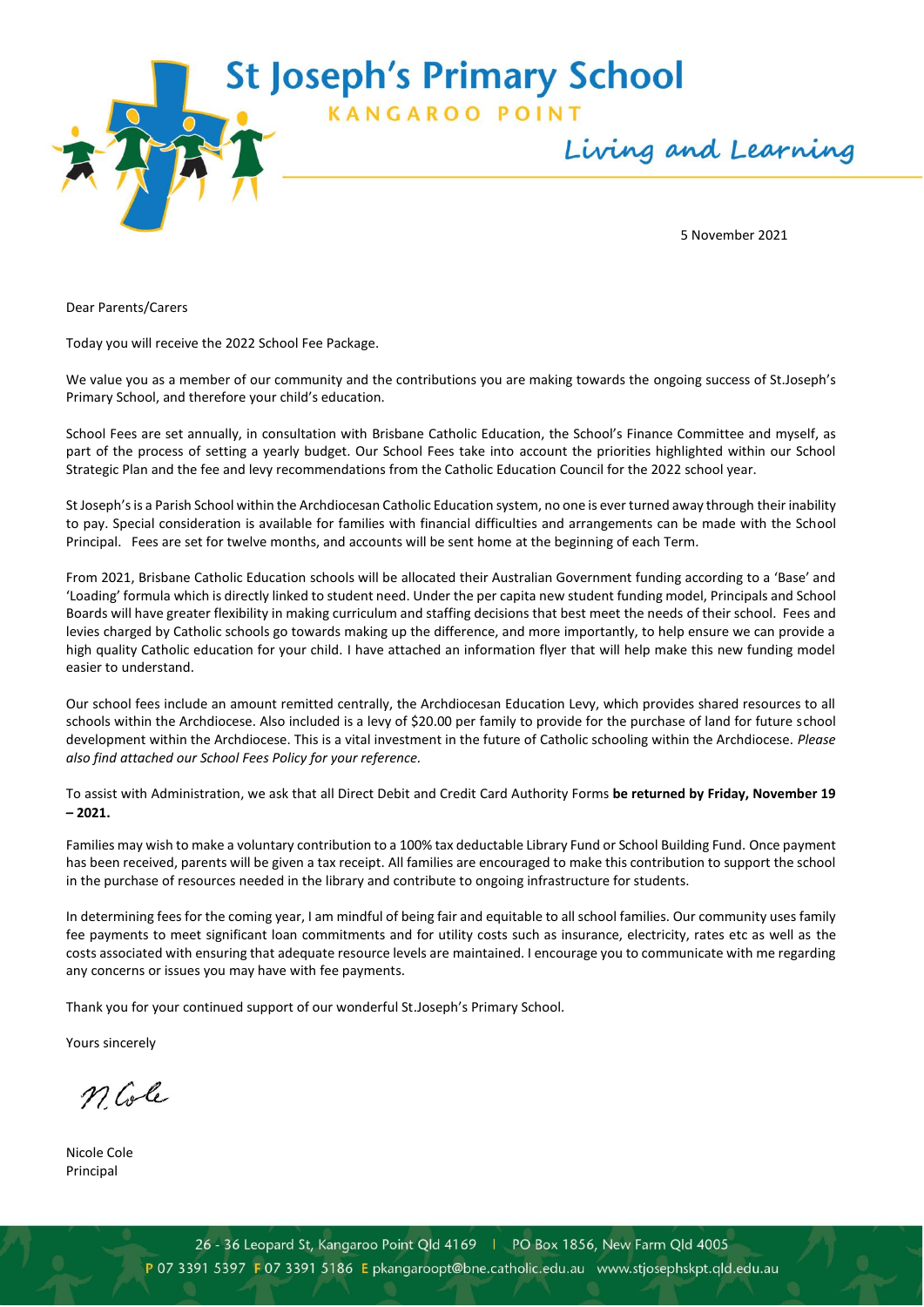

## **Fee Schedule – 2022**

| <b>2022 School Fees and Levies Schedule</b>                         |            |                   |            |             |            |                       |
|---------------------------------------------------------------------|------------|-------------------|------------|-------------|------------|-----------------------|
|                                                                     | 1 Child    |                   | 2 Children |             | 3 Children | 4 or more<br>Children |
| <b>Tuition Fee</b>                                                  | \$1,923.00 |                   | \$2,892.00 |             | \$3,440.00 | \$3,868.00            |
| Resource Levy (per student)                                         | \$300.00   |                   | \$600.00   |             | \$900.00   | \$1,200.00            |
| Prep Levy (per student)                                             | \$350.00   |                   |            |             |            |                       |
| 1:1 Laptop Program/IPAD - Levied Term 1<br>- Prep to Year 3         | \$250.00   |                   | \$500.00   |             | \$750.00   | \$1,000.00            |
| 1:1 Laptop Program - MacBook Levied<br>Term 1 / Year 4 to Year 6    | \$495.00   |                   | \$990.00   |             | \$1,485.00 | \$1,980.00            |
| IT Levy (per student)                                               | \$150.00   |                   | \$300.00   |             | \$450.00   | \$600.00              |
| Excursion/Incursion Levy (Per student)                              | \$190.00   |                   | \$380.00   |             | \$570.00   | \$760.00              |
| Sports Levy                                                         | \$150.00   |                   | \$300.00   |             | \$450.00   | \$600.00              |
| Inclusive Music Program / Levied Term 1<br>Prep to Year 2           | \$100.00   |                   |            |             |            |                       |
| Inclusive Music Program / Term 1<br>Year 3 to Year 6                | \$120.00   |                   |            |             |            |                       |
| P & F Levy (per family)                                             | \$350.00   |                   |            |             |            |                       |
| Capital Levy (per family)                                           | \$620.00   |                   |            |             |            |                       |
| <b>Additional Fees &amp; Levies - Per</b><br><b>Student - CAMPS</b> |            | <b>Year Level</b> |            | \$ Per Year |            |                       |
| Day Camp                                                            |            | Year 4            |            | \$220.00    |            |                       |
| Camp 2 Night /3 Days                                                |            | Year 5 & Year 6   |            |             | \$350.00   |                       |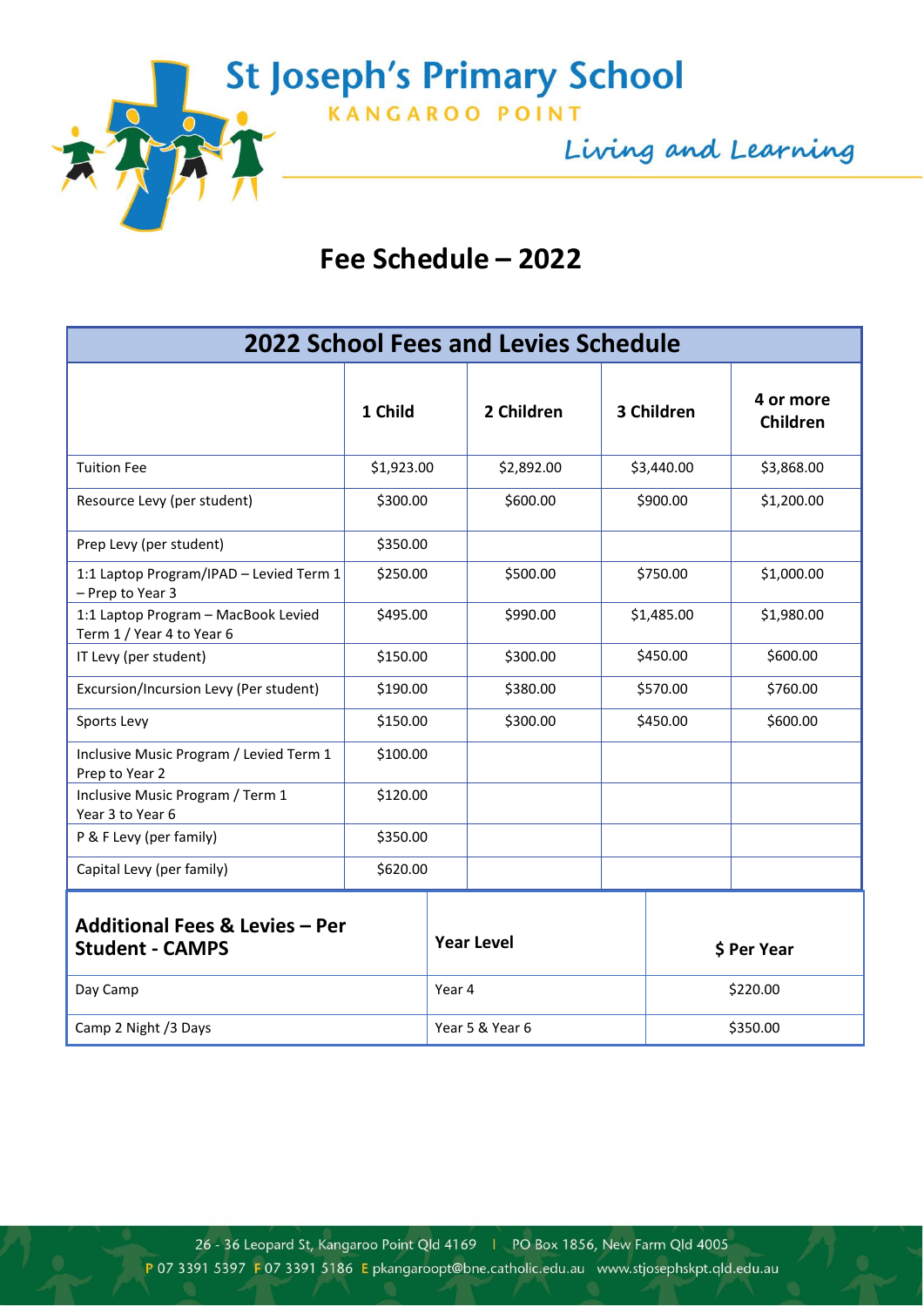

#### **Enrolment Application and Acceptance Fee**

When a place is offered, parents are required to sign an Enrolment contract and pay an enrolment bond of \$250 for new families and \$150 for current families. The enrolment acceptance fee is non-refundable.

It is important to note that the enrolment application and acceptance fee **will be forfeited** if the student's enrolment is cancelled before commencement at the School. The school requires one term's notice in writing prior to the withdrawal of the application from our School.

#### **General Information**

- School fees are issued at the beginning of each Term and **are payable by the due date listed on the fees account**.
- Overdue accounts will be subject to an account service fee of \$25.00 and any Direct Debit rejections on payments will incur a \$15.00 Bank Fee.
- The School may grant an extension of time for payment in exceptional circumstances. A request for extension of account payment shall be made by contacting the Finance Office or School Principal. All contact regarding these difficulties is treated confidentially by the School Principal.
- **PAYMENT DIFFICULTIES / Concession Application: MUST be lodged each year – no concessions are automatically rolled over to the following year.** Concession applications are accepted at the commencement of each year or when hardship occurs. Concessions on fees are not ongoing and applications must be resubmitted at the commencement of each new school year. Appointments should be made with the Principal to discuss this matter.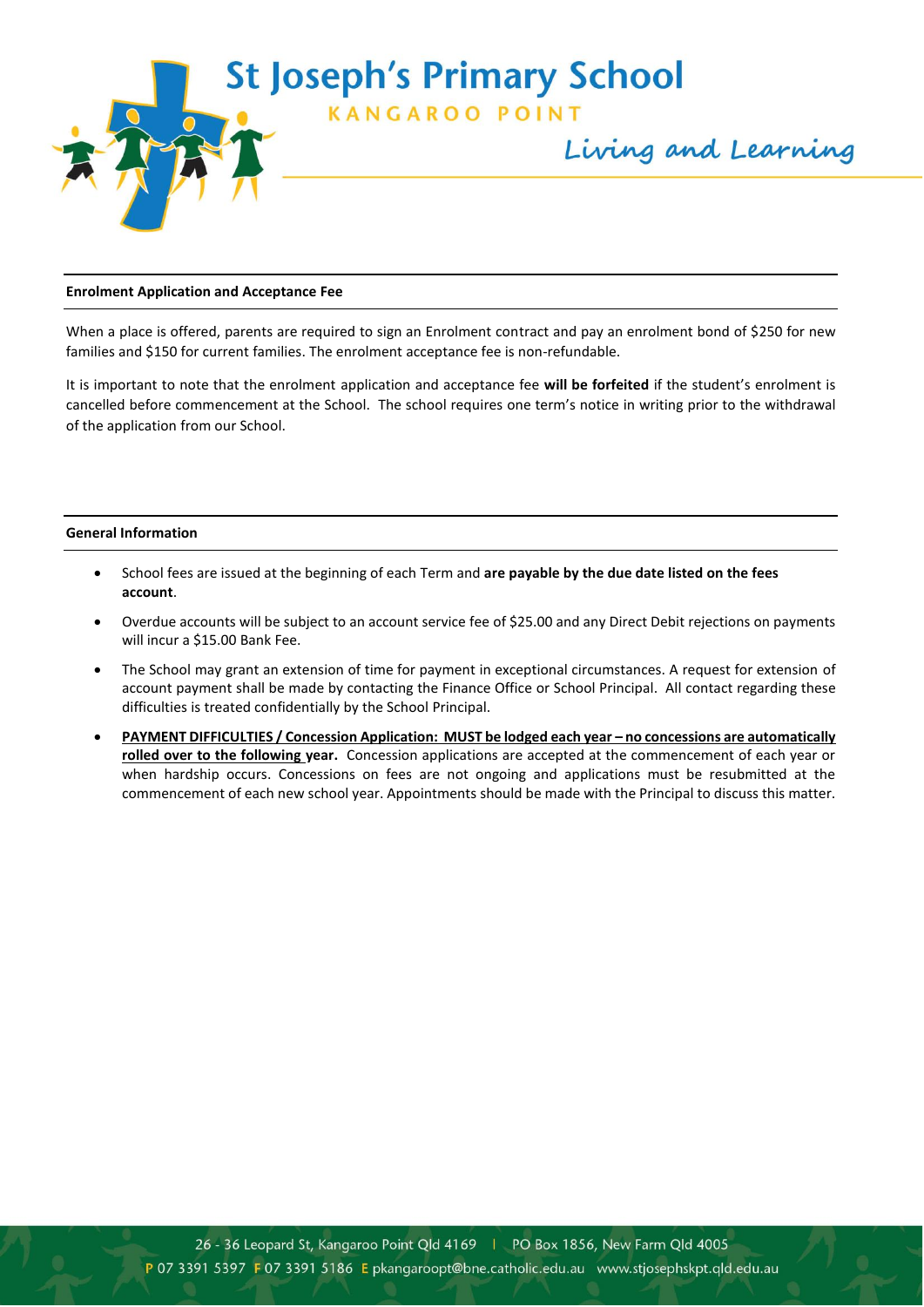

**KANGAROO POINT** 

## Living and Learning

#### **Payment Options – School Fees**

Payment of fees can be made by the following methods:

- Online via Parent Portal
- BPay
- Direct Debit Authority
- Credit Card Authority Mastercard or Visa

*Please note: Direct Debit and Credit Card Authority Forms for 2022 are attached to this Schedule.* 

*Forms need to be completed and returned to School by Friday, November 19*. The Forms are available on the School Portal and Parents can auto fill the forms electronically.

#### **Benefits of Paying directly**

- Transmission occurs automatically each month
- Transmission is secure  $-$  no cash changes hands
- This is a **FREE** service
- The ADF guarantees complete confidentiality on behalf of St.Joseph's School.

#### **PAYMENT DIFFICULTIES**

If you are experiencing difficulties in paying your account please contact the School Principal as soon as possible, before the due date. All requests are treated with complete confidentiality by the Principal, at this time, any assistance such as extending the time to pay or offering a payment by installments is an option.

#### • *PLEASE NOTE: A NEW Direct Debit Request Form or Credit Card Authority Form need to be renewed and completed EACH YEAR.*

#### **ATTACHMENTS:**

- Credit Card Authority Form
- Direct Debit Authority Form
- Fee Calculation Spreadsheet
- Instrumental Music Program Summary
- Extra Curricular Activities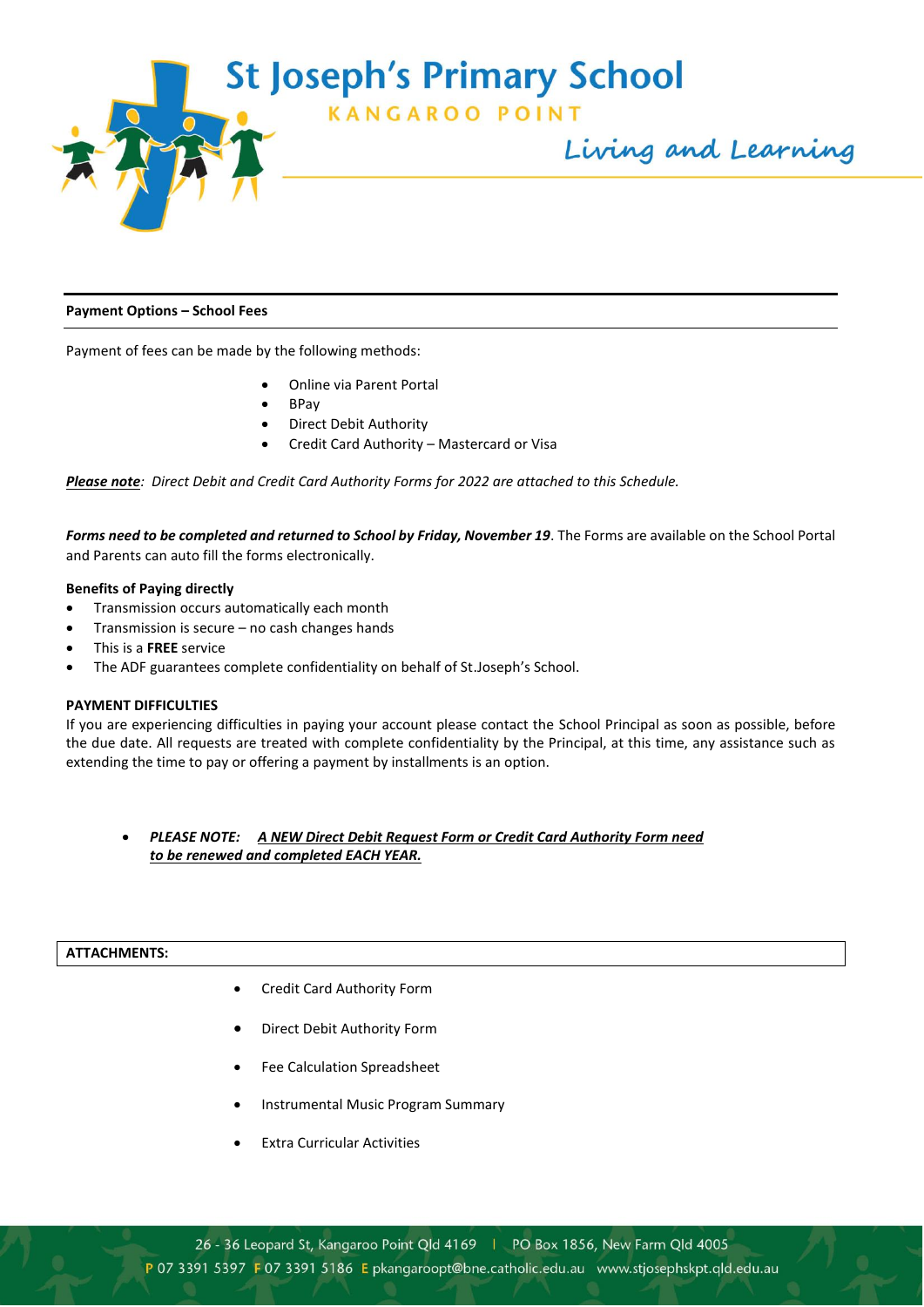# **St Joseph's Primary School** KANGAROO POINT Living and Learning

| 2022 Instrumental Music Program per student - 34 Weekly Lessons per Year |                        |  |                      |               |
|--------------------------------------------------------------------------|------------------------|--|----------------------|---------------|
| <b>PRIVATE LESSONS</b>                                                   | <b>Cost per Lesson</b> |  | <b>Cost per Year</b> | Cost per Term |
| 20 Minute \$30.00 per Lesson                                             | \$30                   |  | \$1,020.00           | \$255.00      |
| Prep & Year 1 on Drums & Guitar<br>Only                                  |                        |  |                      |               |
| 30 Minute \$40.00 per lesson                                             | \$40                   |  | \$1,360.00           | \$340.00      |
| 45 Minute \$55.00 per lesson                                             | \$55                   |  | \$1,870.00           | \$467.50      |
| 60 Minutes \$75.00 per lesson                                            | \$75                   |  | \$2,550.00           | \$637.50      |
| <b>GROUP LESSONS</b>                                                     |                        |  |                      |               |
| \$35.00 per lesson                                                       | \$35                   |  | \$1,190.00           | \$297.50      |
| <b>Instrument Hire</b>                                                   |                        |  | \$440.00             | \$110.00      |

All Parents must complete a Music Enrolment Form is completed and submitted to the School Office.

All Music Enrolments must be received by 27th November 2022 to ensure a place in the program.

Music Cancellation forms *MUST* be completed and provide one Term's notice of the cancellation of the instrumental music lessons.

Instrumental Music tuition charges must be paid in advance to guarantee the School is able to meet its commitments with the Instrumental Music Tutors wages each Term. Should school fee accounts fall in arrears, the School reserves the right to suspend ALL instrumental music lessons until School Fee Statements are paid in full.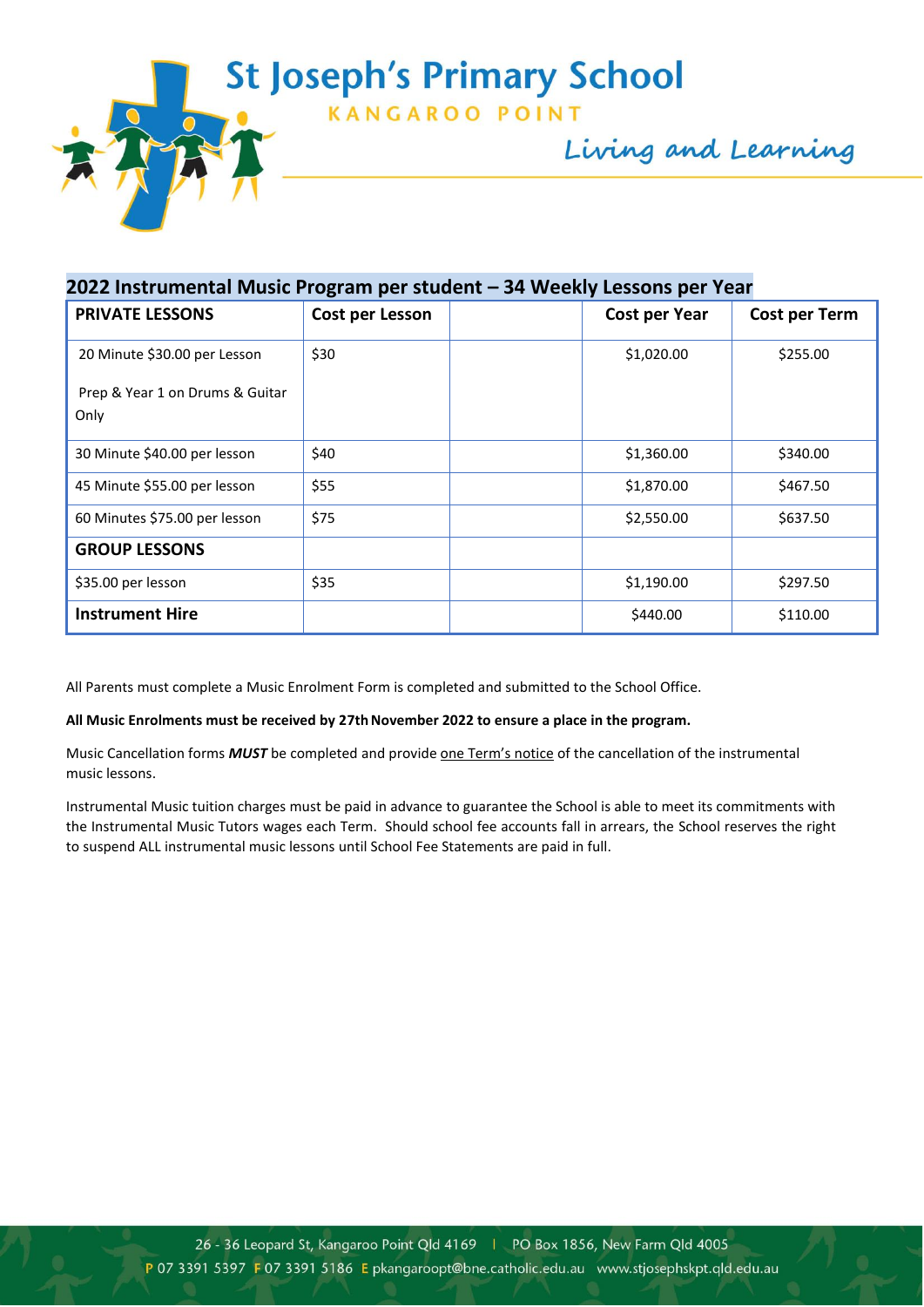

### **Extra Curricula Activities**

Extra curricula activities are a means of enriching your child's life and building on their skills. Parents should be aware that in planning a child's year, a balance should be struck between commitments and available time, energy and finances.

After choosing an extra curricula activity for your child, it is important to remember that you and your child have made a firm commitment to participate in the chosen activity for the *full calendar year*. This is crucial as a student dropping out has various repercussions – the main one being changes to staffing arrangements and performances of the group at competitions/displays etc.

If a child is to withdraw from an activity, it would be possible **ONLY** at the **end** of a term (**after giving 3 weeks' notice to the Teacher of the activity**). Not turning up on the first day of the next term is not acceptable, and full fees for that term will be charged. Please note that unless notice is provided to the provider, fees will continue to be charged.

| <b>String Ensembles</b> |                                                                                                                                                                                                        |
|-------------------------|--------------------------------------------------------------------------------------------------------------------------------------------------------------------------------------------------------|
| <b>Sr Mary Ancilla</b>  | Membership in our String Ensemble provides great benefits of fulfilment, shared achievement and<br>involvement with music camps, performances and special events which are significant positives for   |
| <b>Sr Mary Regina</b>   | a child. Should your child show a desire to be part of the String Ensemble he/she will be tested for<br>instrument suitability. Instrument choice is determined by preference, suitability and balance |
| Year Level: $1-6$       | within the ensemble. Each individual must be prepared to practice<br>regularly at home, if they are to enjoy their ensemble and keep pace with<br>others in the group.                                 |
|                         | <b>Cost: FREE</b>                                                                                                                                                                                      |
| <b>Sr Mary Justine</b>  |                                                                                                                                                                                                        |
| <b>Choir</b>            | The St Joseph's Choral program has been very successful and popular. The children develop                                                                                                              |
| Year Level: $3 - 6$     | confidence, improve their singing skills and have a great deal of fun. The children will sing a mixture<br>of popular songs and special occasion songs.                                                |
|                         | The Choir has a 30-minute lesson once a week. Assemblies, Music Festivals, Eisteddfods, School<br>Liturgies and end of year performances are part of the program.<br><b>Cost: FREE</b>                 |
|                         |                                                                                                                                                                                                        |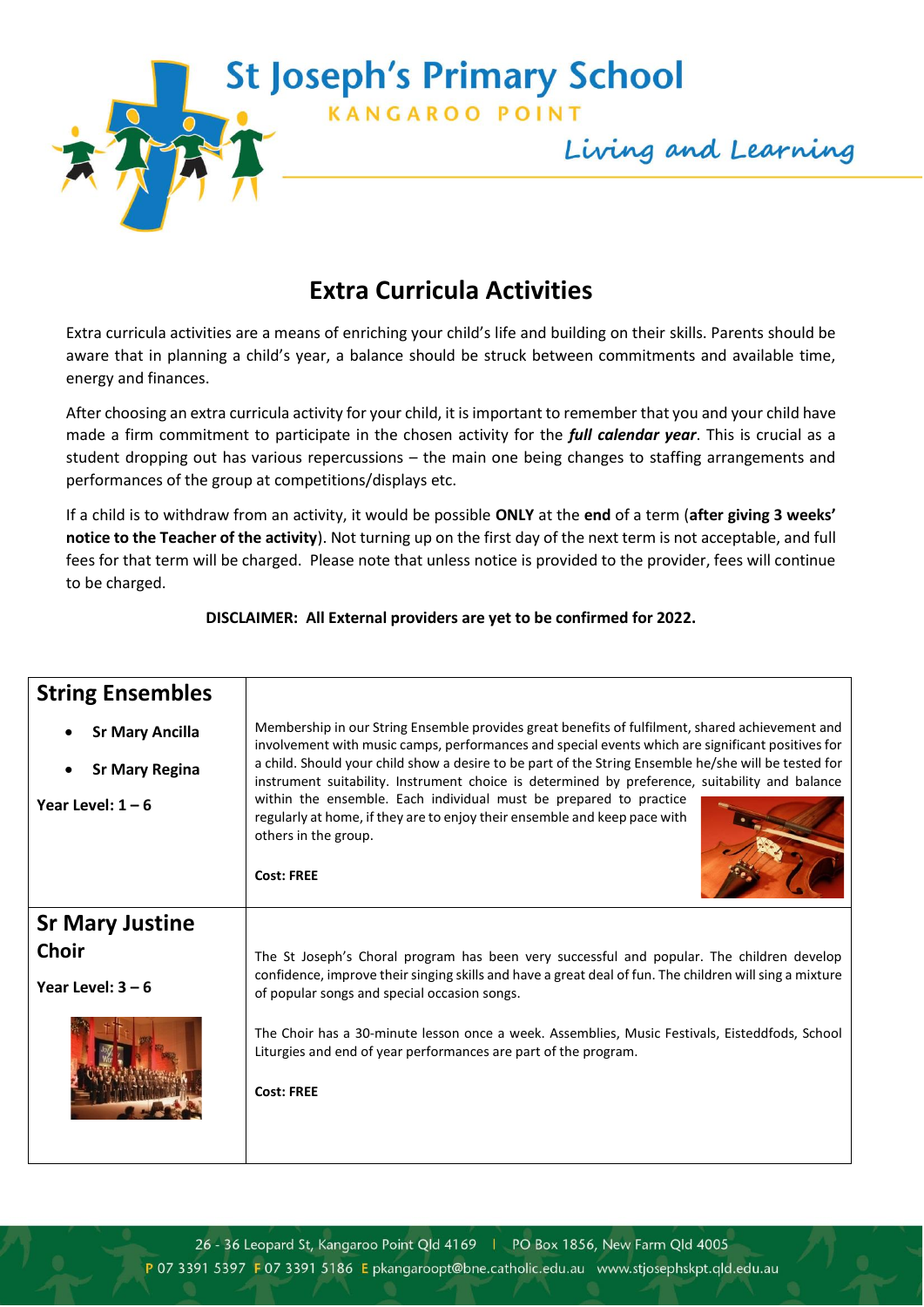KANGAROO POINT

Living and Learning

| <b>Keyboard/Piano</b><br>Year Level: Prep-6                                            | All aspects of keyboard playing are taught including reading, writing, rhythm and aural skills in a fun<br>and relaxed manner. These skills also provide an excellent basis for learning a band instrument later<br>on. All students receive progress report and examinations are catered for if required. Lessons are<br>conducted in small groups or privately. Lesson times are before, during and after school. Actual lesson<br>days will be determined based upon the level of interest. This will be advised early in 2022.<br>Cost: Please refer to the 2022 Music Handbook available from the School Office or website.                                                                                                                                                                                                                                                                                                                                                                                                                                                                                                                                                                                                                                                                                 |
|----------------------------------------------------------------------------------------|------------------------------------------------------------------------------------------------------------------------------------------------------------------------------------------------------------------------------------------------------------------------------------------------------------------------------------------------------------------------------------------------------------------------------------------------------------------------------------------------------------------------------------------------------------------------------------------------------------------------------------------------------------------------------------------------------------------------------------------------------------------------------------------------------------------------------------------------------------------------------------------------------------------------------------------------------------------------------------------------------------------------------------------------------------------------------------------------------------------------------------------------------------------------------------------------------------------------------------------------------------------------------------------------------------------|
| <b>Strings Violin,</b><br>Viola, Cello &<br><b>Double Bass</b><br>Year Level: Prep - 6 | The string program at St Joseph's is ever expanding and the violin is a perfect instrument for children<br>to learn and consequently gain the fundamental knowledge required to allow them to go on and learn<br>any of the other String Orchestra instruments too (these include the viola, cello and double bass). Our<br>specialist teachers provide tuition on all of these instruments in 30-minute small group lessons or one-<br>on-one private lessons (a waiting list may apply for private lessons) While it is desirable for students<br>to supply their own instruments (especially smaller children in Prep/Year 1 who require smaller sized<br>instruments), the school does have a number of $\frac{1}{2}$ and $\frac{1}{2}$ sized violins and $\frac{1}{2}$ sized stringed instruments<br>available to hire on a term-by-term basis.<br>When students reach the desired skill level, our Music Specialist Teachers will ask them to be a<br>member in the Sr Mary Ancilla or Sr Mary Regina String Ensemble. As it is with all students who receive<br>Instrumental Music Tuition, students learning a stringed instrument are provided with a progress<br>report at the end of semesters 1 and 2.<br>Cost: Please refer to the 2022 Music Handbook available from the School Office or website. |
| Guitar<br>Year Level: $Prep - 6$                                                       | The Acoustic and Electric guitars are popular instruments to learn at St Joseph's with tuition being<br>offered by our music specialist teachers in 30-minute small group lessons or one-on-one private<br>lessons. Students learn to read and play Classical and Popular style melodic songs as well as chord-<br>based, strumming accompaniments. As a result of reading and learning about the rhythmic and<br>melodic aspects of guitar playing, students also develop literacy and numeracy skills that are<br>transferrable across all areas of schooling. As it is with all students who receive Instrumental Music<br>Tuition, students learning the guitar are provided with a progress report at the end of semesters 1 and<br>2.<br>Cost: Please refer to the 2022<br>Music Handbook available from the School Office or website.                                                                                                                                                                                                                                                                                                                                                                                                                                                                     |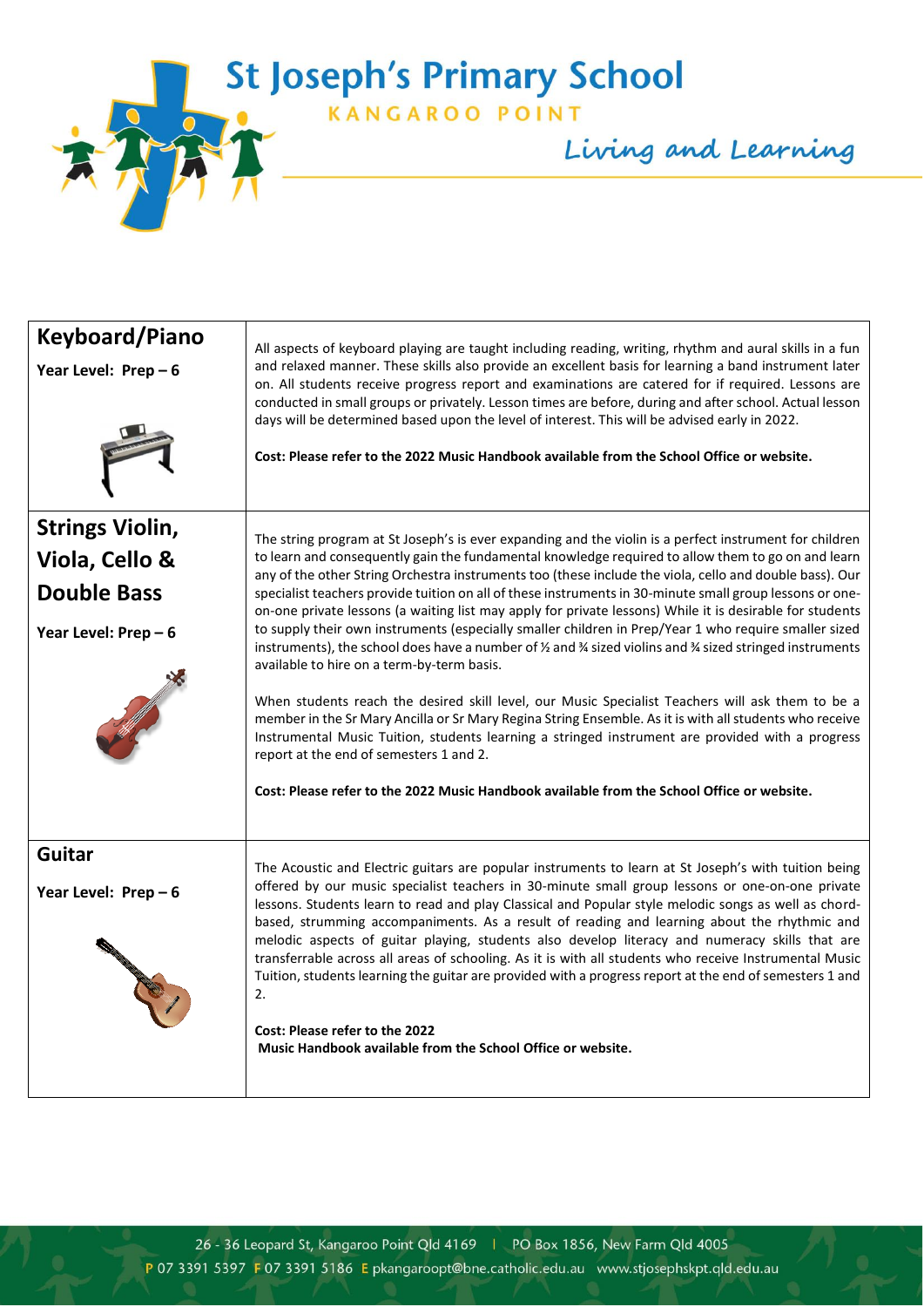KANGAROO POINT

Living and Learning

| <b>Speech &amp; Drama</b> |                                                                                                                                                                                                                                                                                                                                                                                                                                                                                                                                                                                                                                                                                                                                                             |
|---------------------------|-------------------------------------------------------------------------------------------------------------------------------------------------------------------------------------------------------------------------------------------------------------------------------------------------------------------------------------------------------------------------------------------------------------------------------------------------------------------------------------------------------------------------------------------------------------------------------------------------------------------------------------------------------------------------------------------------------------------------------------------------------------|
| Year Level: $Prep - 6$    | Mrs Katrina Hohn conducts Speech & Drama lessons during school each week. The aim of these<br>lessons is to assist children in the development of self-confidence, clear articulate speech, confidence<br>in public speaking and skills for acting. Extra tuition for children wishing to participate in Eisteddfods<br>and speech exams may be provided for an additional cost. Lessons are conducted during, before and<br>after school. Actual lesson days will be determined, based upon the level of interest & will be advised<br>early in 2022                                                                                                                                                                                                       |
|                           | . Being involved in Speech and Drama can make a positive difference to a child's academic and social<br>development. When learning Speech and Drama it is hoped that increased group dynamics and social<br>interaction between children will result.                                                                                                                                                                                                                                                                                                                                                                                                                                                                                                       |
|                           | Drama can increase a child's self-confidence, in and out of the classroom, and such self-assurance will<br>continue throughout their schooling. Creative and analytical thought and physical expression will be<br>further developed and allowed to evolve through Drama. Practical skills such as reading, oral<br>presentations, and public speaking will also be improved through the art of Speech and Drama. St<br>Joseph's students have participated in the Brisbane Eisteddfod, AMEB (Australian Music Examination<br>Board) Drama Exams and school-based activities. In all of these areas the students have received very<br>pleasing results. However, whether students wish to participate in such public activities is completely<br>optional. |
|                           | Small personalised classes of four to six students will be conducted, and these group lessons run for<br>one hour. All lesson times will be arranged in accordance with the classroom teacher's preferences<br>for times suitable for children to attend. The price is in line with the Queensland Speech and Drama<br>Teachers Association fee schedule; each hourly lesson is \$15.00 per student. A 5% discount for<br>students of the same family will apply. Individual half hour lessons can be arranged, at a different fee.                                                                                                                                                                                                                         |
|                           | If you have any questions, please contact the school office.                                                                                                                                                                                                                                                                                                                                                                                                                                                                                                                                                                                                                                                                                                |
| <b>Chess - Mondays</b>    |                                                                                                                                                                                                                                                                                                                                                                                                                                                                                                                                                                                                                                                                                                                                                             |
| Year Level: Prep - 6      | The Chess Club invites any children with an interest and love of Chess to join the St Joseph's Chess<br>Club.                                                                                                                                                                                                                                                                                                                                                                                                                                                                                                                                                                                                                                               |
|                           | Classes give students an opportunity to take part in Regional and School Competitions.                                                                                                                                                                                                                                                                                                                                                                                                                                                                                                                                                                                                                                                                      |
|                           | Cost: To be confirmed/Minimum Number of Participants Required                                                                                                                                                                                                                                                                                                                                                                                                                                                                                                                                                                                                                                                                                               |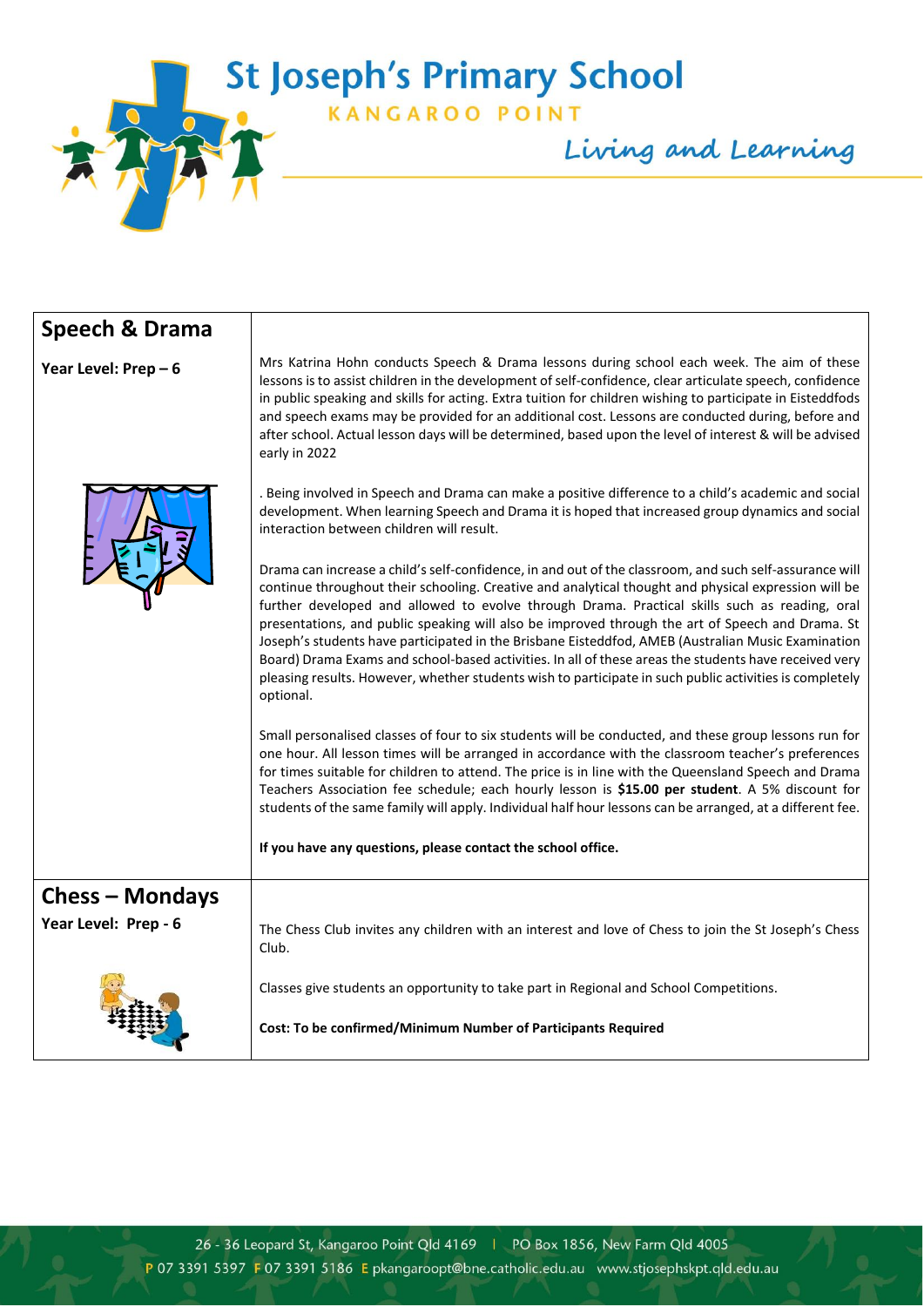

| <b>Cricket</b>         |                                                                                                                                                                                                                                                                                                                                                                                                     |
|------------------------|-----------------------------------------------------------------------------------------------------------------------------------------------------------------------------------------------------------------------------------------------------------------------------------------------------------------------------------------------------------------------------------------------------|
| Term $1 -$ Thursday    | The Cricket Blast Program offers children the opportunity to kick start their cricket career, learn lots<br>of new cricket skills like batting, bowling, catching and throwing, as well as social skills, allowing them<br>to make new friends and most importantly - HAVE FUN!                                                                                                                     |
|                        | All participants receive a structured program which provides each participant with the opportunity to<br>develop; cricket skills, physical fitness, social skills, sportsmanship and an understanding of the game<br>of cricket.                                                                                                                                                                    |
|                        | On top of that everyone receives an exciting giveaway pack exclusive to the program.                                                                                                                                                                                                                                                                                                                |
|                        | Cost: To be confirmed/Minimum of Participants Required                                                                                                                                                                                                                                                                                                                                              |
| <b>Auskick</b>         |                                                                                                                                                                                                                                                                                                                                                                                                     |
| Term 2 - Tuesday       | The NAB AFL Auskick Rookie program is where it all starts. Children aged from 5 to 8 learn the<br>fundamental skills required to participate in Australian football. Rookie sessions usually consist of a                                                                                                                                                                                           |
| Year Level: $Prep - 6$ | warm up, followed by skill activities designed to improve and familiarise participants with the<br>necessary skills of the game.                                                                                                                                                                                                                                                                    |
|                        | Weekly sessions end in a modified game where children can hone their skills in a safe, controlled<br>environment. The NAB AFL Auskick Pro Program encourages children to build on the skills they've<br>learned throughout the Rookie program. Simulated match activities and drills offer children a more<br>advanced and challenging environment to test their drop punts, hand passes and marks. |
|                        | Modified match practice is a feature of the NAB AFL Auskick Pro sessions and is important in preparing<br>children for the progression to the next step in the AFL pathway; AFL Junior.                                                                                                                                                                                                             |
|                        | Cost: To be confirmed/Minimum Number of Participants Required                                                                                                                                                                                                                                                                                                                                       |
| <b>Brisbane Roar</b>   |                                                                                                                                                                                                                                                                                                                                                                                                     |
| <b>Development</b>     | Some of the things that football players can do with a round ball is truly breathtaking, and the                                                                                                                                                                                                                                                                                                    |
| Squad                  | language of football is one that reaches even the furthest corners of the world!                                                                                                                                                                                                                                                                                                                    |
| Terms 2 & 4 - Tuesday  | You'll improve your skills, build your stamina and have a great time while you learn in your six-a-                                                                                                                                                                                                                                                                                                 |
|                        | side games. With constant rotation, everyone will get plenty of touches on the ball, time to run at                                                                                                                                                                                                                                                                                                 |
|                        | their players and, of course, a chance to bury a few goals!                                                                                                                                                                                                                                                                                                                                         |
|                        | Cost: To be confirmed/Minimum Number of Participants Required                                                                                                                                                                                                                                                                                                                                       |
|                        |                                                                                                                                                                                                                                                                                                                                                                                                     |